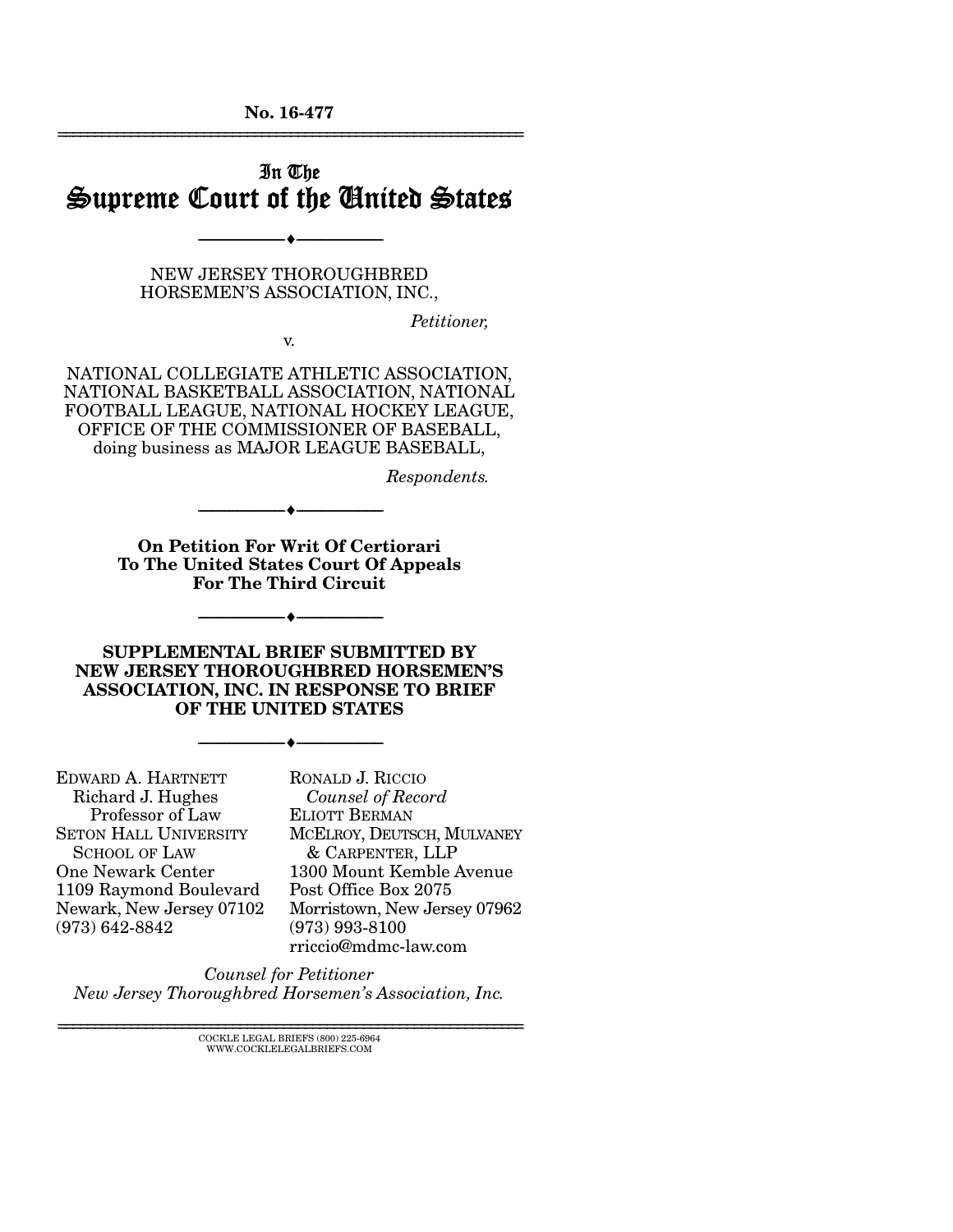#### TABLE OF CONTENTS

Page

- I. THIS CASE IS NOT A RE-RUN OF *CHRISTIE I* ............................................... 1
- II. THIS CASE IS NOT AN ORDINARY PREEMPTION CASE ................................ 6
- III. THE PROHIBITION OF PRIVATE SPORTS GAMBLING "PURSUANT TO THE LAW OR COMPACT OF A GOVERNMENTAL ENTITY" IS NOT INDEPENDENT OF THE PROHIBITION OF A "GOVERN-MENTAL ENTITY" LICENSING OR AU-THORIZING SPORTS GAMBLING "BY LAW OR COMPACT" ................................. 8 IV. THIS CASE IS IMPORTANT AND PRE-
	- SENTS AN ISSUE DIVIDING LOWER COURTS .................................................... 10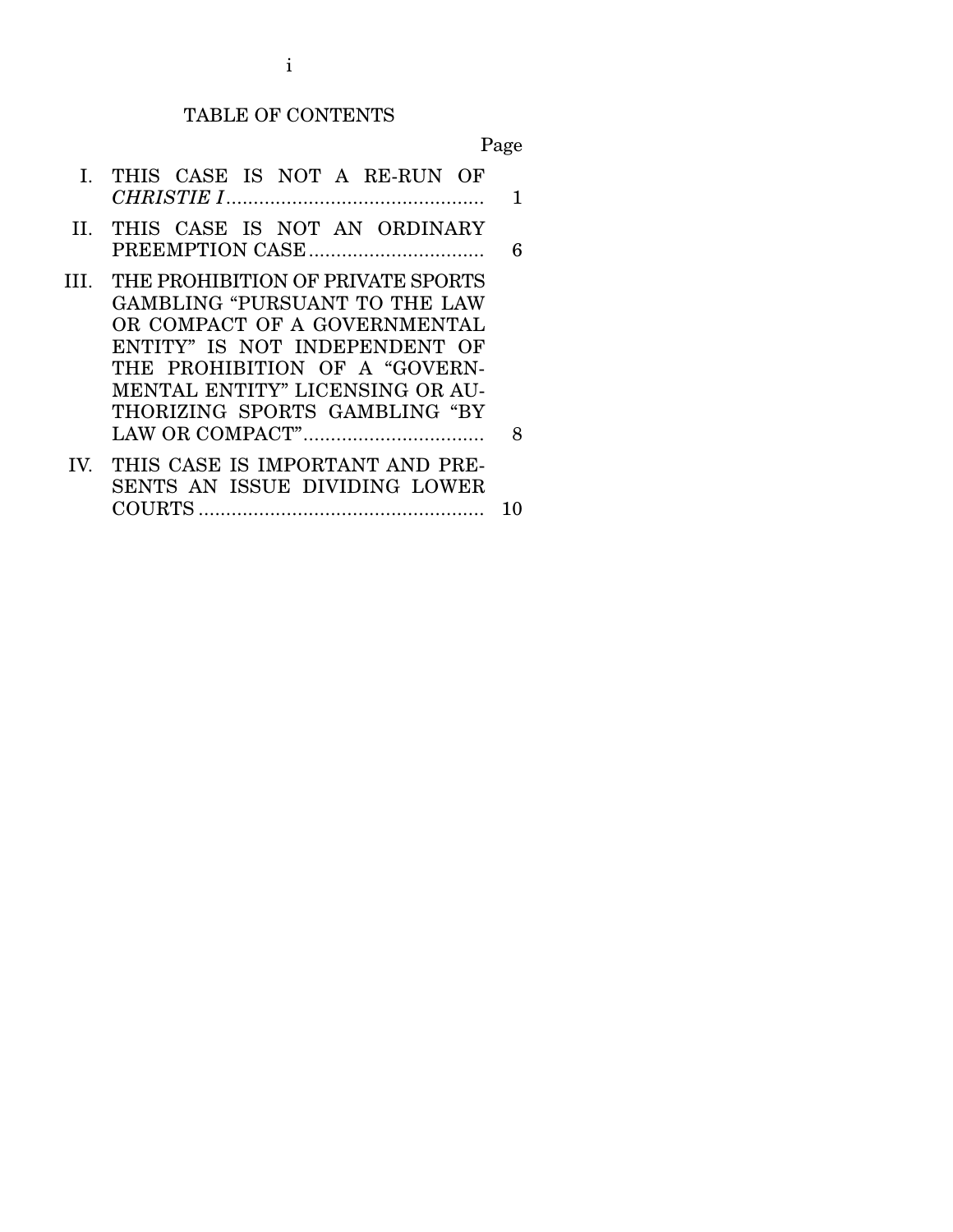# Page

# CASES

| Conant v. Walters, 309 F.3d 629 (9th Cir. 2002)4, 11   |
|--------------------------------------------------------|
| Fitzpatrick v. Bitzer, 427 U.S. 445 (1976)7            |
| Iowa-Des Moines Nat. Bank v. Bennett, 284 U.S.         |
| National Federation of Independent Business v.         |
| NCAA v. Governor of N.J., 730 F.3d 208 (3d Cir.        |
| New York v. United States, 505 U.S. 144 (1992)10, 11   |
| Printz v. United States, 521 U.S. 898 (1997)10, 11     |
| Reed-Kaliher v. Hoggatt, 347 P.3d 136 (Ariz.           |
|                                                        |
|                                                        |
| Seminole Tribe of Florida v. Florida, 517 U.S. 44      |
| Shelby Cty., Ala. v. Holder, 133 S. Ct. 2612 (2013)  7 |
| State v. Nelson, 195 P.3d 826 (Mont. 2008)11, 12       |
| Ter Beek v. City of Wyoming, 846 N.W.2d 531            |
|                                                        |

FEDERAL STATUTES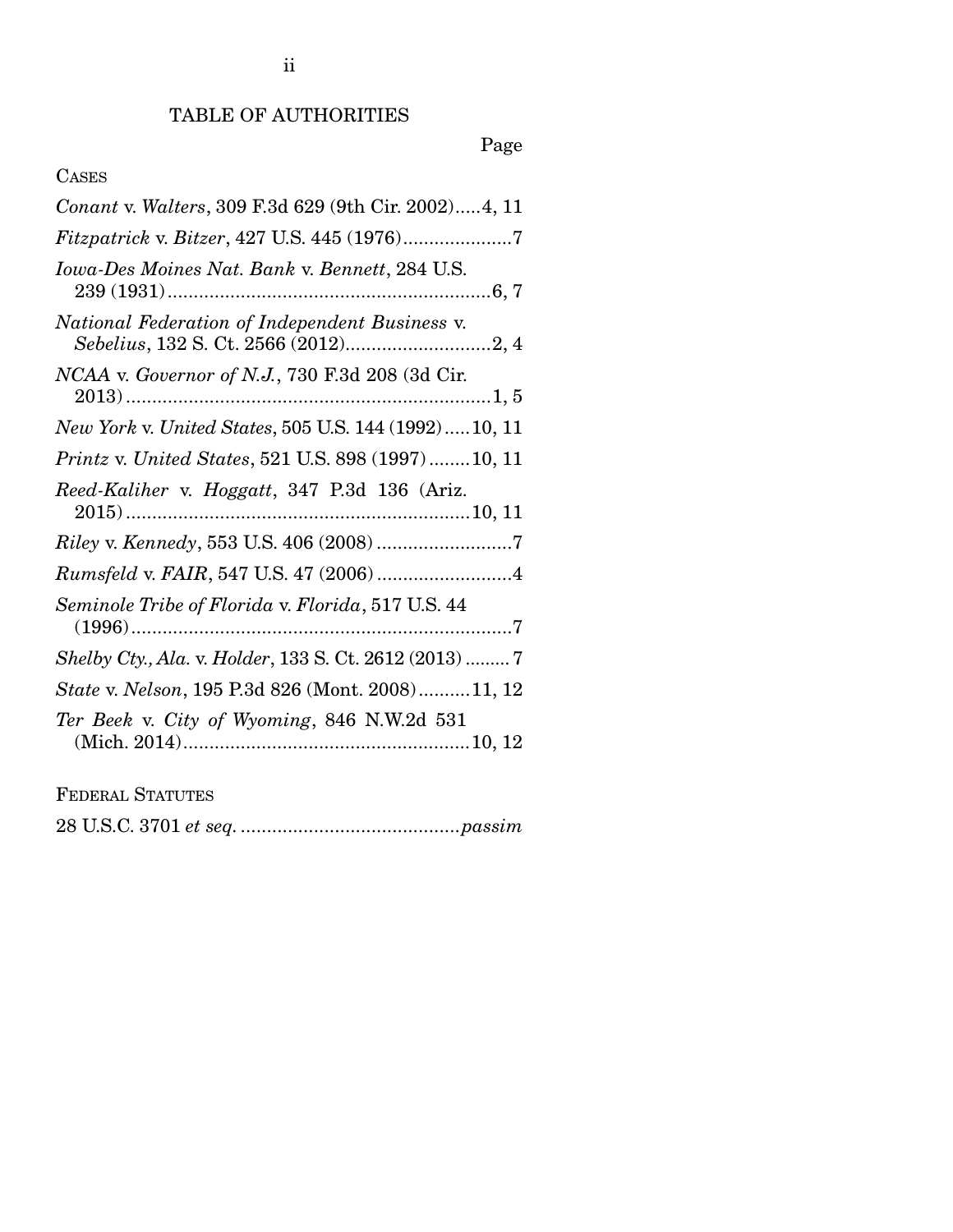### I. THIS CASE IS NOT A RE-RUN OF *CHRIS-TIE I*.

 1. The United States has joined the court of appeals in abandoning the saving construction given PASPA in *Christie I*. Absent this Court's intervention, the result will be the whipsawing of New Jersey and the evisceration of the anti-commandeering doctrine.

 In the first round of litigation, petitioners argued that "to the extent a state may choose to repeal an affirmative prohibition of sports gambling, that is the same as 'authorizing' that activity, and therefore PASPA precludes repealing prohibitions on gambling just as it bars affirmatively licensing it." *Nat'l Collegiate Athletic Ass'n* v. *Governor of New Jersey*, 730 F.3d 208, 232 (3d Cir. 2013). Writing for the court of appeals, Judge Fuentes rejected this argument, reasoning that the "attempt to read into PASPA a requirement that the states must affirmatively keep a ban on sports gambling in their books rests on a false equivalence between repeal and authorization." *Id.* at 233. He explained that repeal and authorization are different because the "right to do that which is not prohibited derives not from the authority of the state but from the inherent rights of the people." *Id.* at 232. The distinction between repeal and authorization was explicitly designed to save PASPA's constitutionality. *Id.* at 233.

 When petitioners sought certiorari, the United States embraced this saving construction:

 \* \* \* PASPA does not obligate States to enact any law or to implement or administer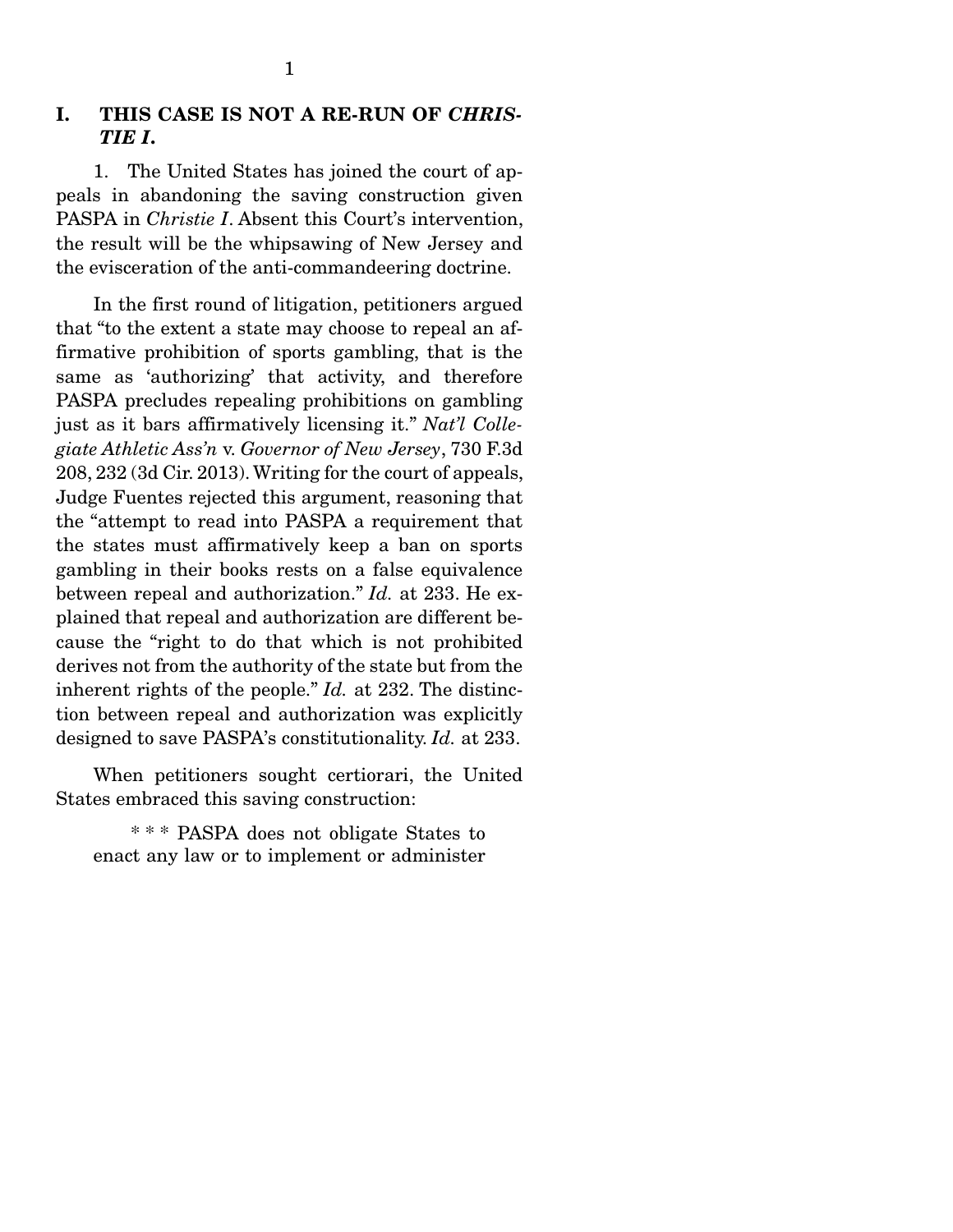any federal regulatory requirement. Indeed, PASPA does not require States to do anything. \* \* \* PASPA does not even obligate New Jersey to leave in place the state-law prohibitions against sports gambling that it had chosen to adopt prior to PASPA's enactment. To the contrary, New Jersey is free to repeal those prohibitions in whole or in part.

#### U.S. Brief in Opposition, *Christie I*, at 11.

 This time round, with Judge Fuentes dissenting, the court of appeals chose instead "to excise that discussion from our prior opinion as unnecessary dicta," Pet. Appx. A at 23a, a determination akin to excising Chief Justice Roberts' distinction between a tax and a command as dicta. *See Nat'l Fed'n of Indep. Bus.* v. *Sebelius*, 132 S. Ct. 2566, 2601 (2012).

 The United States similarly attempts to excise its prior statements to this Court, claiming that it didn't mean to distinguish between a repeal and an authorization, U.S. Brief at 15, and insisting that a partial repeal "is equivalent to" an authorization. *Id.* at 17. That is precisely the "equivalence" that was deemed "false" when urged by the petitioners in round one. Indeed, the United States contends that "virtually any other license or authorization could likewise be reframed as a partial repeal conditioned on the satisfaction of specified requirements." U.S. Brief at 17. Under that approach, any repeal of a prohibition could likewise be reframed as a license or authorization of the conduct no longer prohibited. As a result, if the court of appeals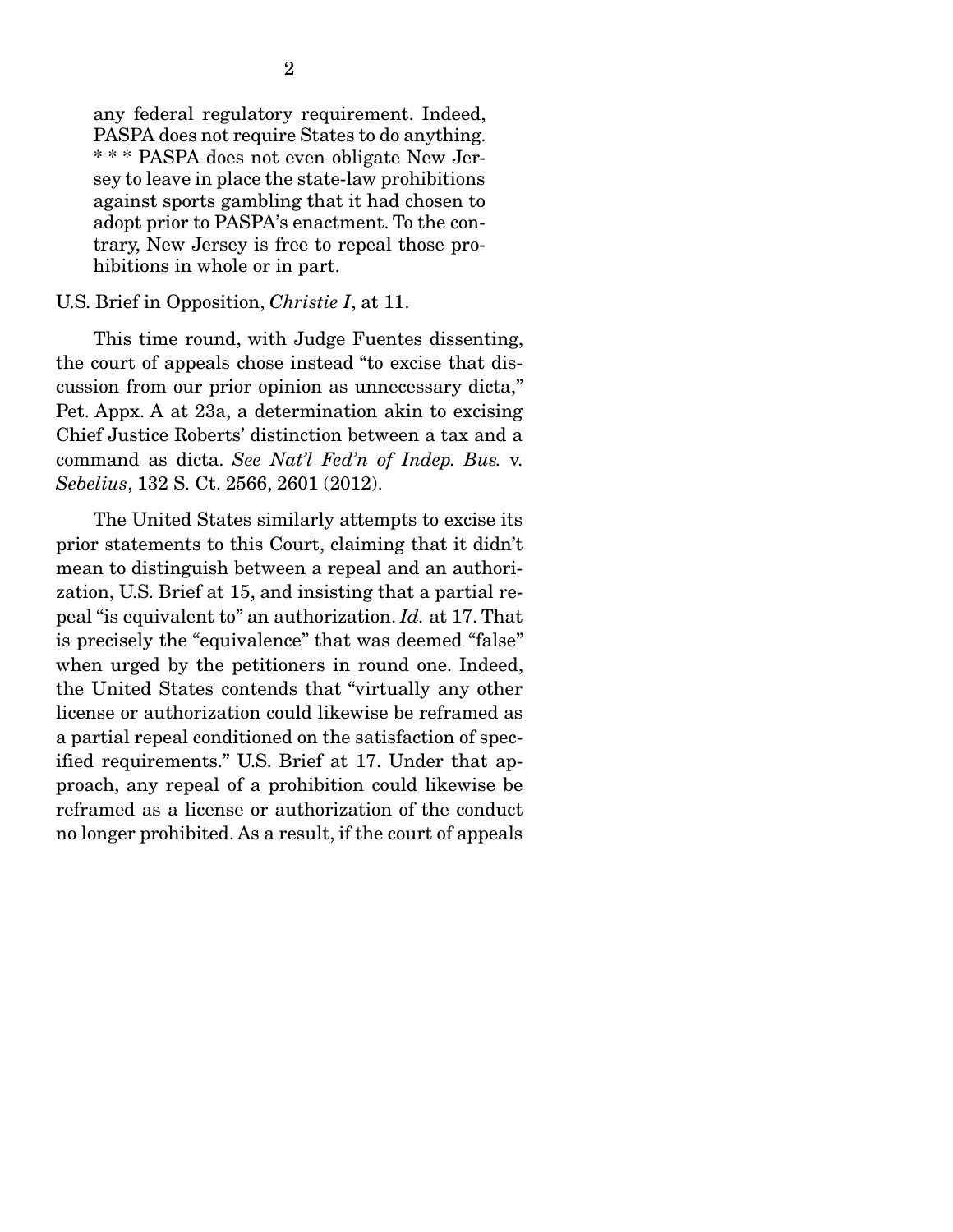and the United States are correct, the national government has enormous power to prevent States from lifting State law prohibitions on private conduct, thereby requiring States to prohibit conduct that the State has chosen not to prohibit.

 The United States continues to concede that New Jersey could "repeal its prohibition on sports gambling altogether." U.S. Brief at 15. But having abandoned the distinction between authorization and repeal – and the underlying jurisprudential premise that the right to do that which is not prohibited derives not from the authority of the state but from the inherent rights of the people – it fails to offer a limiting principle on the national government's power to block States from removing state law prohibitions.

 Could the national government bar New Jersey from lifting state law prohibitions on sports gambling in only two of its twenty-one counties, leaving the state law prohibition in place in the rest? Could it bar New Jersey from lifting state law prohibitions on sports gambling by competent adults, leaving in place state law prohibitions on sports gambling by children and the incompetent?

 Could the national government bar States from rescinding state minimum wage laws in economically distressed localities? Could it bar States from amending state firearm laws to permit more people to carry concealed weapons?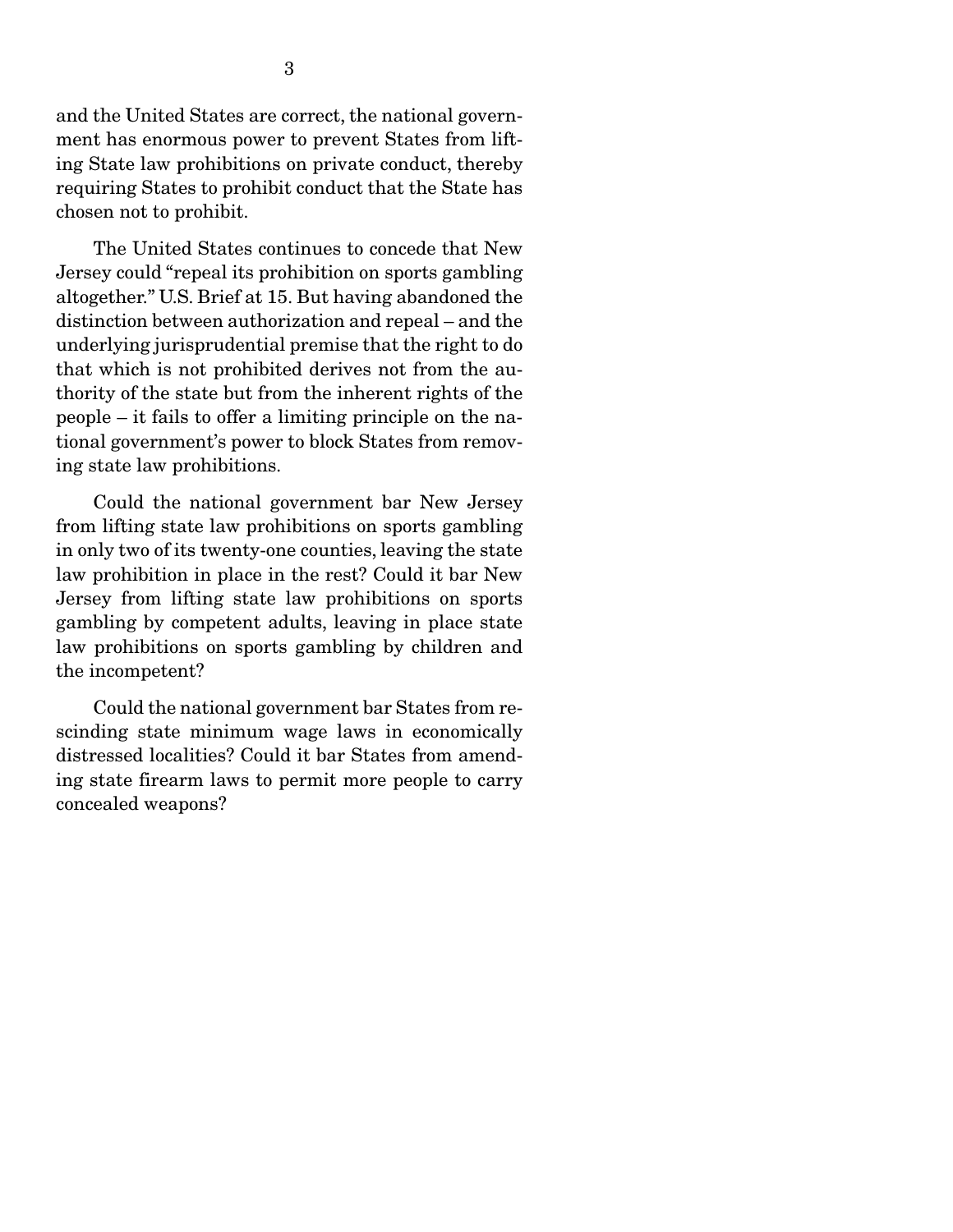need for the various doctrines of federalism developed by this Court over the centuries. *Cf. Sebelius*, 132 S. Ct. at 2648 (joint opinion of Scalia, Kennedy, Thomas, and Alito, JJ.) (rejecting an argument of the United States because "were it to be a premise for the exercise of national power, it would have no principled limits.").

 "If the federal government could make it illegal under federal law to remove a state-law penalty, it could then accomplish exactly what the commandeering doctrine prohibits: The federal government could force the state to criminalize behavior it has chosen to make legal." *Conant* v*. Walters*, 309 F.3d 629, 646 (9th Cir. 2002) (Kozinski, J., concurring). As the United States previously recognized in urging this Court to deny review in *Christie I*, this is true whether the State chooses to remove a state law penalty "in whole or in part." The repudiation of this principle by the United States underscores the need for certiorari.<sup>1</sup>

 2. The 2012 Act at issue in *Christie I* and the 2014 Act at issue in this case are totally different. The 2012 Act and its implementing regulations established

<sup>&</sup>lt;sup>1</sup> To the extent the United States contends that the interpretation of PASPA is no longer at issue here, it is wrong. "[T]here can be little doubt that granting certiorari to determine whether a statute is constitutional fairly includes the question of what that statute says." *Rumsfeld* v. *FAIR*, 547 U.S. 47, 56 (2006).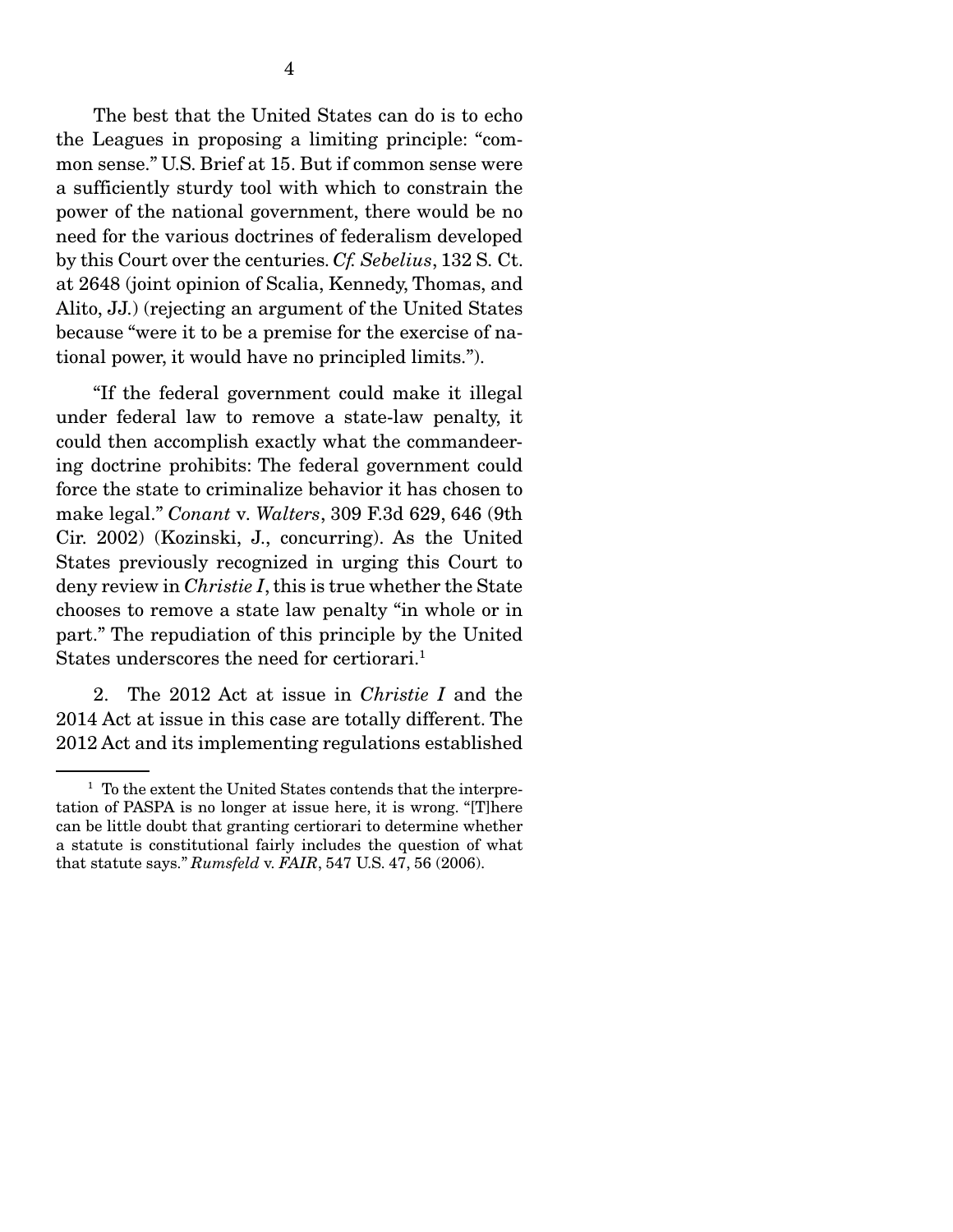a full-throated state licensing and regulatory scheme. The 2014 Act removes all such regulation, leaving the relevant State's regulatory agencies with no authority to regulate sports gambling at particular locations. *See* Petition in 16-476 at 5-6, 9-11.

 Moreover, the lifting of the prohibition of sports gambling is not limited to licensed gambling venues. Instead, sports gambling is not prohibited at particular locations, including the racecourses of former racetracks in New Jersey. There are two former racetracks in New Jersey – Garden State Park and Atlantic City Racecourse. Neither of these former racetracks holds a gambling license. Indeed, the former Garden State Park racecourse is currently the site of a privately owned shopping mall whose stores are not statelicensed gambling venues. Yet under the 2014 Act, sports gambling is not prohibited there. And if Monmouth Park were to cease operation as a racetrack and give up its license, sports betting would not be prohibited there either.

 Under the 2014 Act, at each of these locations, a person could engage in sports betting as freely as he could wear a hat, sing a song, write a poem, or hug his child – or any of the myriad activities that one can do by virtue of the "right to do that which is not prohibited," a right that "derives not from the authority of the state but from the inherent rights of the people." *Nat'l Collegiate Athletic Ass'n* v. *Governor of New Jersey*, 730 F.3d 208, 232 (3d Cir. 2013).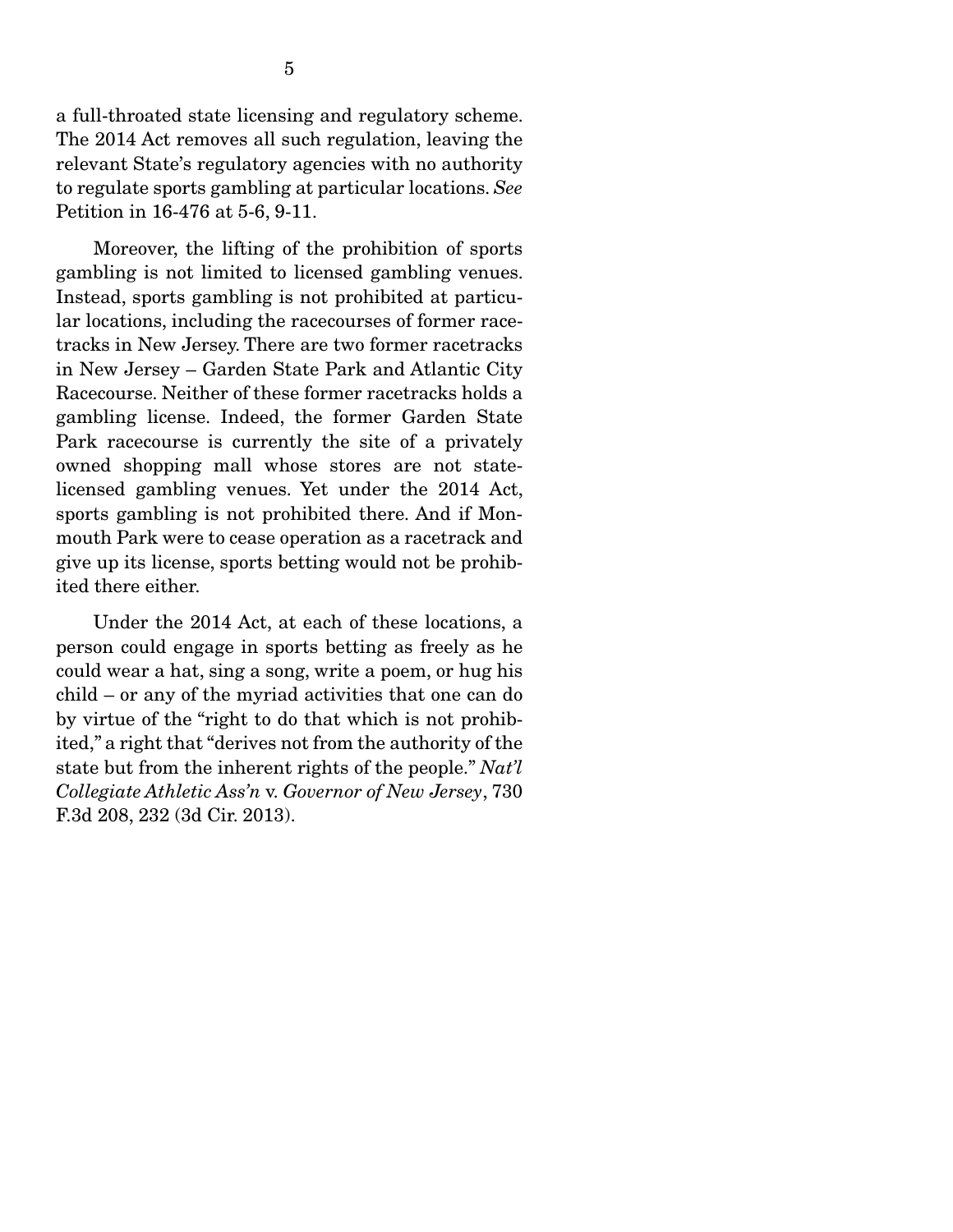### II. THIS CASE IS NOT AN ORDINARY PRE-EMPTION CASE.

 1. The United States now joins the ranks of those who have failed to identify a single Act of Congress under the Commerce Clause (other than PASPA itself ) that purports to preempt state law except as an adjunct to direct federal regulation or deregulation. *See* U.S. Brief at 12 n.5 (listing statutes, none of which is based on the Commerce Clause and purports to preempt state law except as an adjunct to direct federal regulation or deregulation); *id.* at 19 & n.6 (same).

 The United States points to a number of federal laws protecting against various forms of discrimination by the States. *Id.* But PASPA is not an antidiscrimination statute; it does not bar States from treating betting on basketball differently than betting on football. And even if Congress *had* passed a statute prohibiting the States from treating betting on basketball differently than betting on football, and even if New Jersey *had* lifted its laws against betting on basketball but not on football, the appropriate judicial remedy would *not* be to require New Jersey to prohibit betting on basketball; it would be to block New Jersey from prohibiting betting on football – just as the appropriate judicial remedy for imposition of an unlawfully discriminatory tax is a refund of tax paid by the harmed party, not an order to tax the benefited party. As Justice Brandeis explained long ago, "The right invoked is that to equal treatment; and such treatment will be attained if either their competitors' taxes are increased or their own reduced." *Iowa-Des Moines Nat.*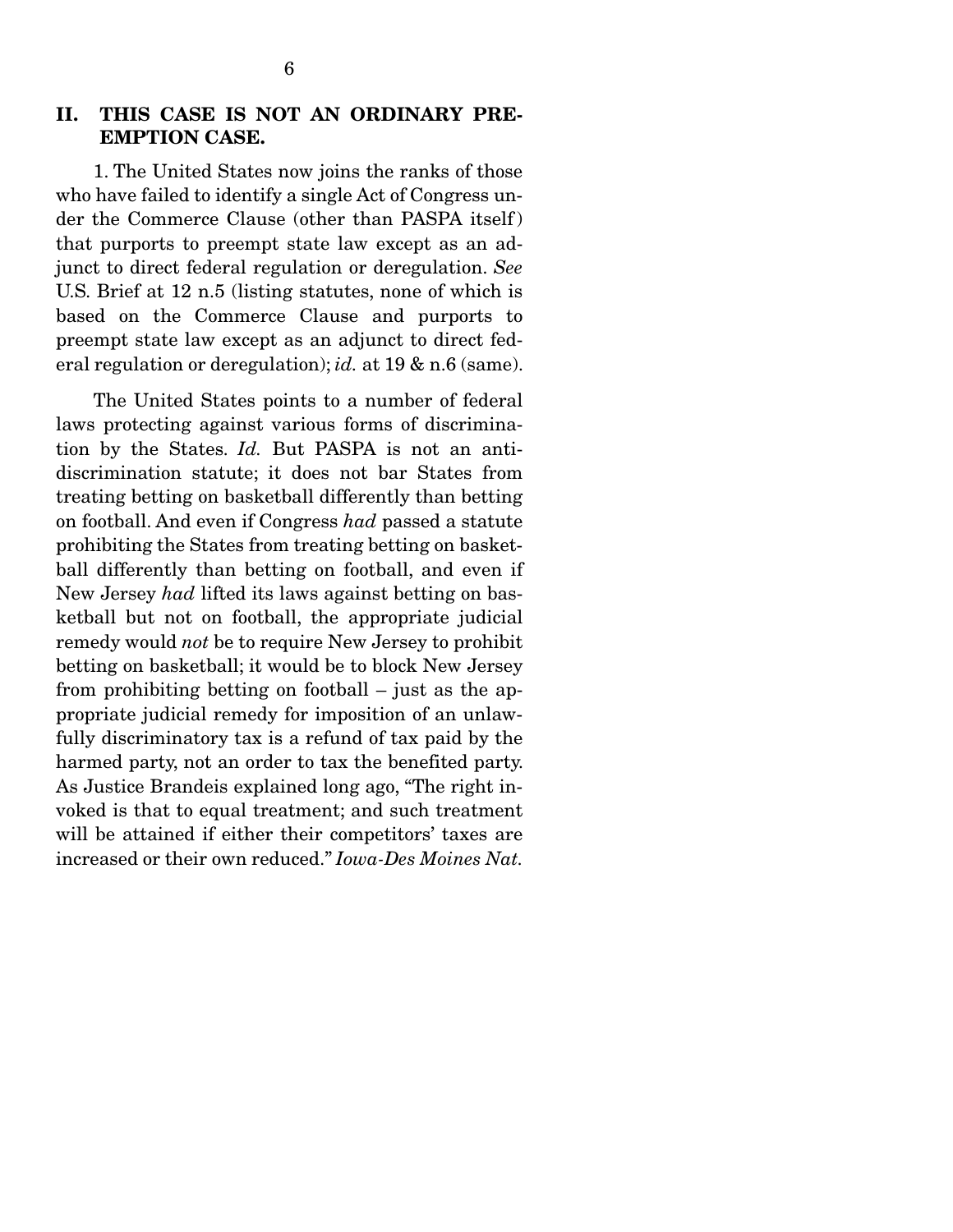*Bank* v. *Bennett*, 284 U.S. 239, 247 (1931). But the proper judicial remedy is "refund of the excess of taxes exacted from them." *Id.*

 Tellingly, the only case that the United States cites for the proposition that a State can be required to enforce a repealed law is *Riley* v. *Kennedy*, 553 U.S. 406 (2008). *Riley* arose under section 5 of the Voting Rights Act – "a drastic departure from basic principles of federalism," upheld as a means of enforcing the 15th Amendment precisely because "exceptional conditions can justify legislative measures not otherwise appropriate." *Shelby Cty., Ala.* v. *Holder*, 133 S. Ct. 2612, 2618 (2013) (internal quotation marks and citation omitted). *Riley* itself did not compel the enforcement of a repealed law, and the dissent in *Riley* acknowledged that requiring a State to administer a law it has repealed is offensive to state sovereignty, but observed that the Voting Rights Act, "by its nature, intrudes on state sovereignty." *Riley*, 553 U.S. at 436 (Stevens, J., dissenting) (internal quotation marks and citation omitted). Intrusions on state sovereignty can be imposed under the Reconstruction Amendments that could not be imposed under the Commerce Clause. *Compare*, *e.g.*, *Seminole Tribe of Florida* v. *Florida*, 517 U.S. 44 (1996) *with Fitzpatrick* v. *Bitzer*, 427 U.S. 445 (1976).

 2. The United States never comes to grips with the meaning of the injunction issued in this case. The district court injunction, affirmed by the court of appeals, enjoined the State Defendants from "giving operation or effect to the 2014 [Act]." Pet. Appx. D at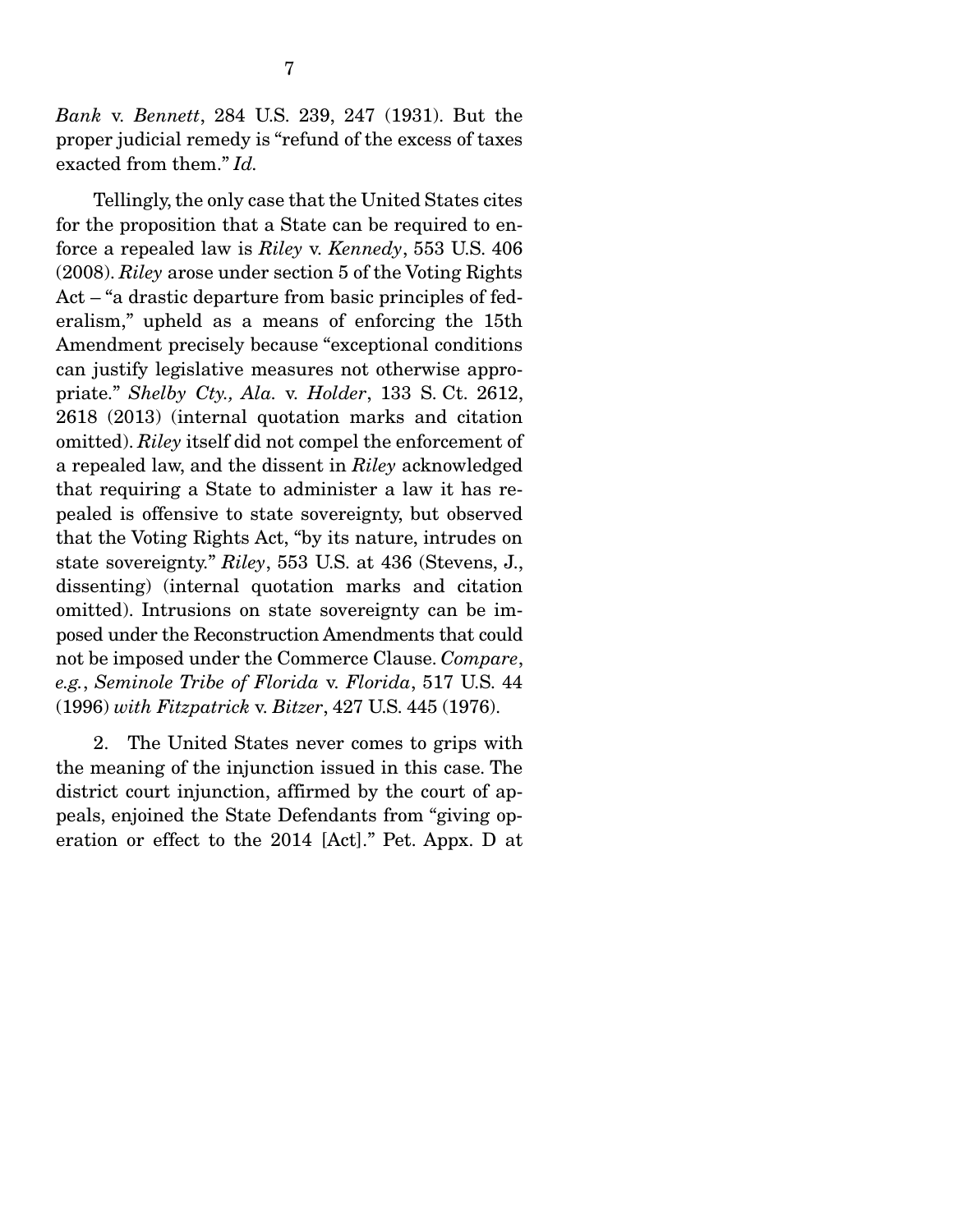113a. The 2014 Act repealed prior state law prohibitions on sports gambling. If the State Defendants cannot give effect to that repeal, then they must continue to treat the repealed law as if it were still in effect. Thus, despite the assertions of the United States to the contrary, *see* U.S. Brief at 14, PASPA, as construed by the court of appeals, *does* require New Jersey in its sovereign capacity to regulate its own citizens. In particular, if Monmouth Park were to begin to offer sports betting, it would find itself in violation of *state* law that the state legislature repealed, and subject to prosecution in *state* court by *state* executive officials, who themselves would risk being held in contempt by a *federal* court if they failed to bring that *state* law prosecution in *state* court.

III. THE PROHIBITION OF PRIVATE SPORTS GAMBLING "PURSUANT TO THE LAW OR COMPACT OF A GOVERNMENTAL EN-TITY" IS NOT INDEPENDENT OF THE PROHIBITION OF A "GOVERNMENTAL ENTITY" LICENSING OR AUTHORIZING SPORTS GAMBLING "BY LAW OR COM-PACT."

 PASPA makes it unlawful for "(1) a governmental entity to \* \* \* license, or authorize by law or compact, or (2) a person to sponsor, operate, advertise, or promote, pursuant to the law or compact of a governmental entity," sports gambling. Contrary to the assertion of the United States, U.S. Brief at 22, the secondary prohibition on private conduct is both textually and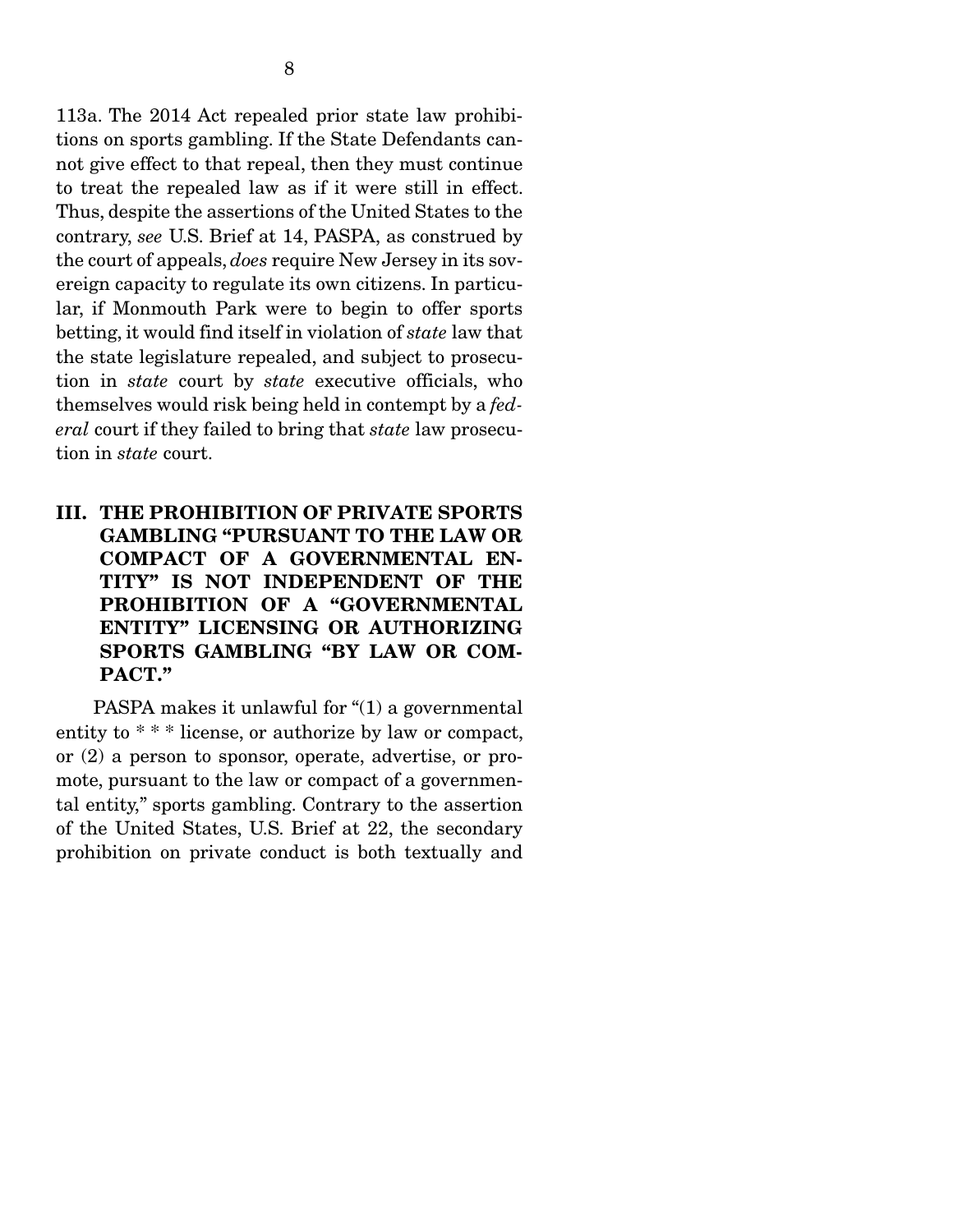functionally dependent on the primary prohibition on state conduct.

 Textually, the secondary prohibition on a private actor engaging in sports gambling "pursuant to the law or compact of a governmental entity" is plainly a reference to the "license" or "authoriz[ation] by law or compact" that the primary prohibition in that same sentence tells a "governmental entity" not to provide. The secondary prohibition is no more independent of the primary prohibition than section 5 of the Voting Rights Act is independent of the coverage formula of section 4: in both statutes, the earlier language establishes the scope of the later prohibition.

 Functionally, if there is no primary violation by a "governmental entity" – either because the governmental entity has not violated the statutory prohibition as properly construed or because the statutory prohibition is unconstitutional – there is no predicate for a secondary violation by a private person acting "pursuant to" the forbidden "law or compact of a governmental entity." If New Jersey's 2014 repeal of its prohibition on sports betting at particular locations is valid, then the legal status under New Jersey law of betting on sports at Monmouth Park is the same as the legal status under New Jersey law of wearing a hat, singing a song, writing a poem, or hugging one's child – and only in a totalitarian state would it be said that these activities are done "pursuant to the law or compact of a governmental entity."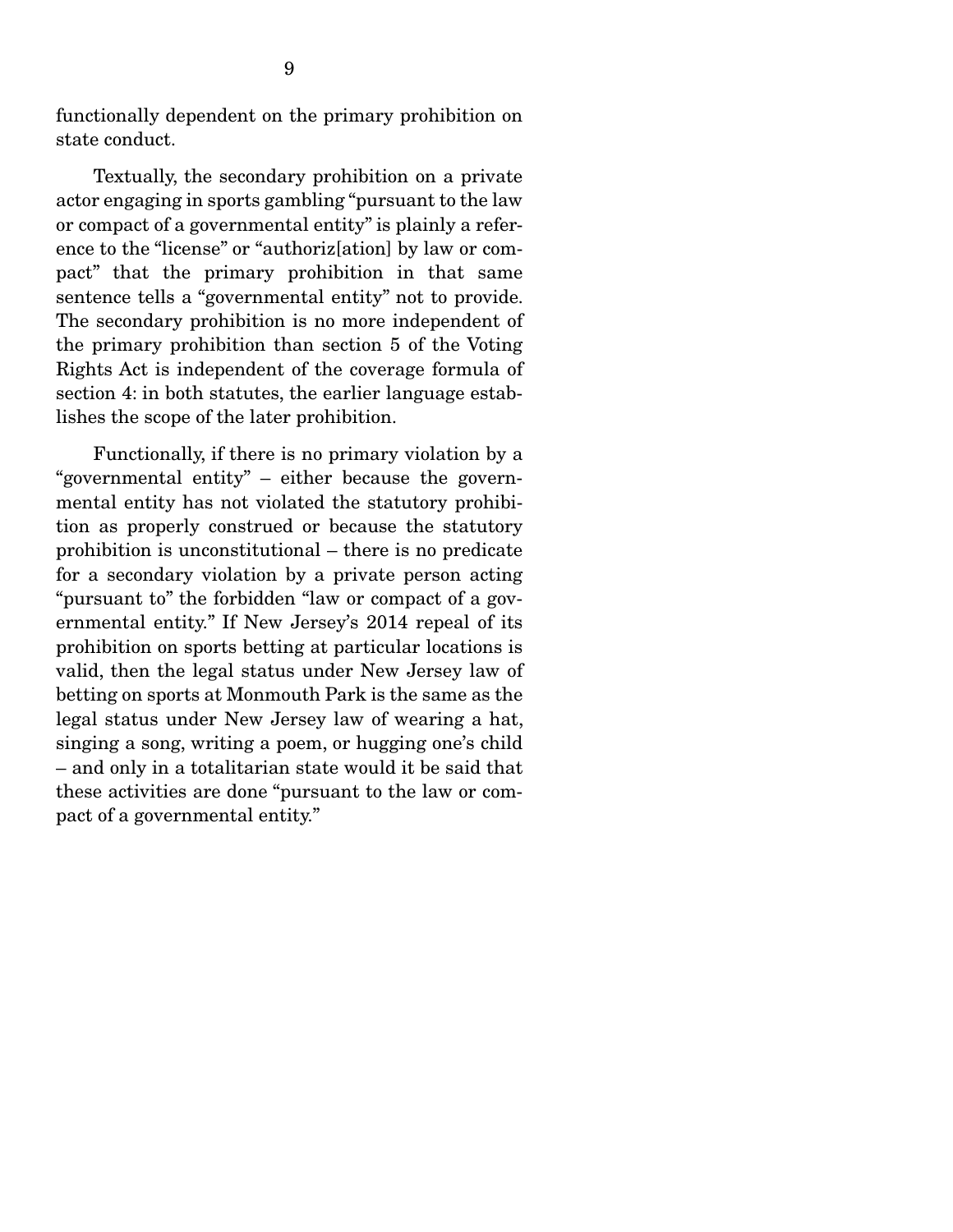### IV. THIS CASE IS IMPORTANT AND PRESENTS AN ISSUE DIVIDING LOWER COURTS.

 1. Contrary to the assertion by the United States, *see* U.S. Brief at 22, numerous states have enacted statutes that are put at risk by the court of appeals decision. *See* NJTHA Petition at 14 & n.4. (noting nine states that have laws authorizing daily fantasy wagering on athletic performances and twenty-four other states in which such legislation has been introduced). PASPA by its terms reaches gambling on the performances of athletes.

 2. The United States dismisses the significance of three decisions by state courts of last resort as "simply quot[ing] *New York* and *Printz*." U.S. Brief at 22 n.9. But those decisions did more than that; they relied on *New York* and *Printz* to uphold state medical marijuana laws that partially lifted prior state laws prohibiting marijuana.

 The highest courts of Michigan and Arizona held that the federal Controlled Substances Act does not preempt state medical marijuana laws because Congress lacks the constitutional authority to require states to prohibit marijuana. *Ter Beek* v. *City of Wyoming*, 846 N.W.2d 531, 537-39 (Mich. 2014) (rejecting preemption of state medical marijuana law that provides "a limited *state-law* immunity" because the Controlled Substances Act does not, and could not under *Printz* and *New York*, compel the states to prohibit marijuana) (emphasis in original); *Reed-Kaliher* v.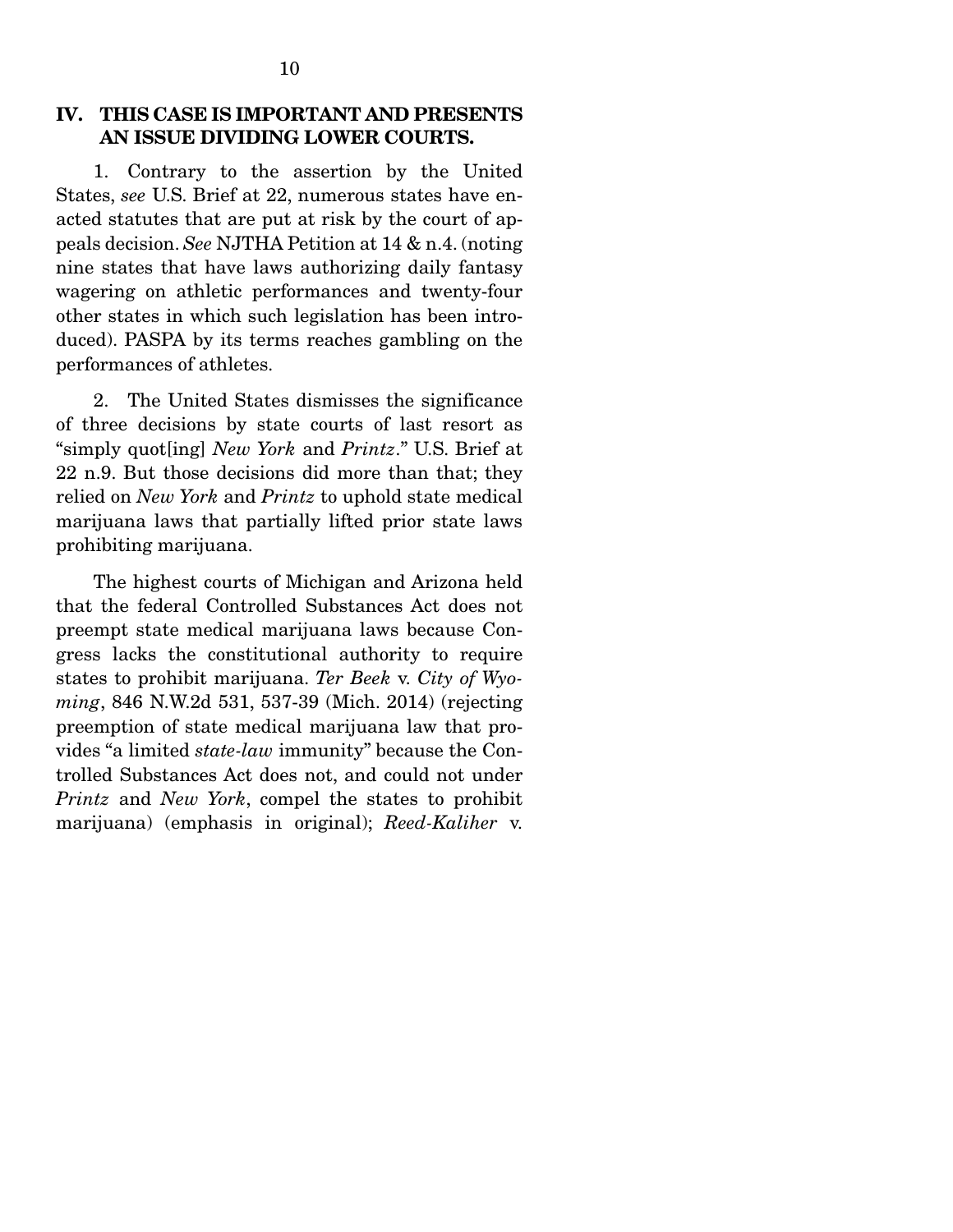*Hoggatt*, 347 P.3d 136, 141 (Ariz. 2015) (finding *Ter Beek* "persuasive" in reasoning "that the statute does not prevent federal authorities from enforcing federal law – it merely provides "a limited state-law immunity"). The Supreme Court of Montana held that a state court could not require a defendant to comply with federal law without providing an exception for the use of medical marijuana. It relied on *New York*, *Printz*, and Judge Kozinski's concurrence in *Conant*, and explained that the medical marijuana act "is a valid exercise of Montana's police power under the dual state and federal structure embodied in the United States Constitution." *State* v. *Nelson*, 195 P.3d 826, 834 (Mont. 2008).

 If the United States and the court of appeals are correct, all three of these decisions are wrong. As the United States and the court of appeals would have it, Congress can use its power to regulate interstate commerce to prohibit states from partially repealing their criminal laws. But all three of those courts concluded that Congress lacked the constitutional authority to do so.

 None of these state medical marijuana laws repealed all state laws prohibiting marijuana. Instead, those laws removed state anti-marijuana laws only for certain individuals with certain diseases that qualified for the exemption, who received designated state identification cards, and who possessed limited quantities of marijuana in limited locations. *See Reed-Kaliher* v. *Hoggatt*, 347 P.3d 136, 139 (Ariz. 2015) (noting that the Arizona medical marijuana law "permits those who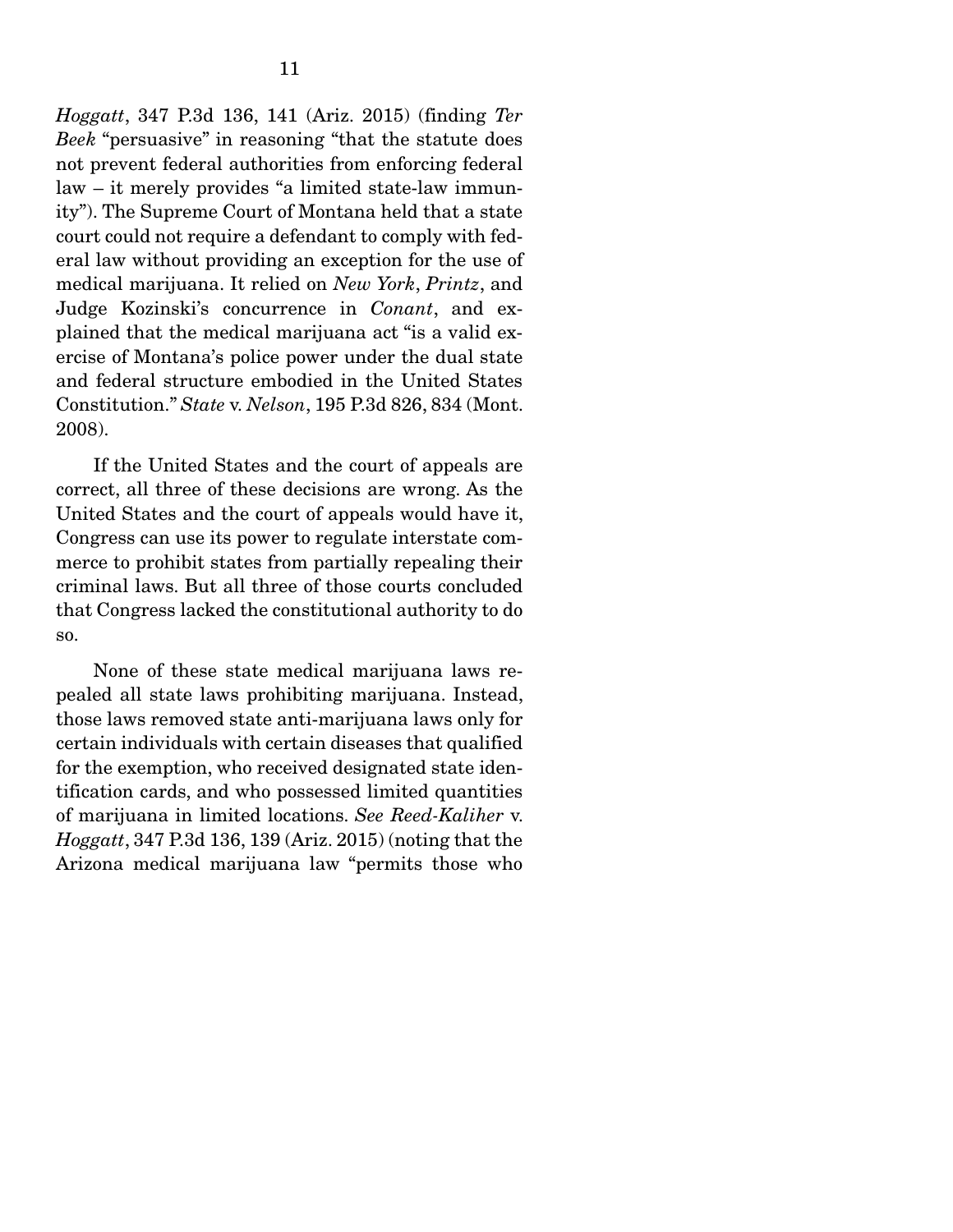meet statutory conditions to use medical marijuana" and that "marijuana possession and use are otherwise illegal in Arizona" and describing some of those statutory conditions); *State* v. *Nelson*, 195 P.3d 826, 828 (Montana 2008) (noting that under the Montana medical marijuana act, "it is legal for citizens to use medical marijuana in order to treat a variety of 'debilitating medical conditions,' provided they have received written certification from a physician that the potential benefits of medical marijuana use would outweigh the health risks, they are accepted in the Program by [a state agency], and otherwise comply with the requirements of the [act]"); *Ter Beek* v. *City of Wyoming*, 846 N.W.2d 531, 534 n.1 (2014) (noting that the Michigan medical marijuana act "specifies the circumstances under which a person can register with the state as a qualifying medical marijuana patient. Upon satisfaction of these criteria, the state issues a registry identification card to the qualifying patient."). Indeed, the narrow scope of these conditions would count as state "authorization" as understood by the United States and the court of appeals.

 Nor is the significance of this case limited to gambling and marijuana. If Congress has the power that the United States and the court of appeals think it has, it can use this legislative technique in a virtually limitless set of circumstances.